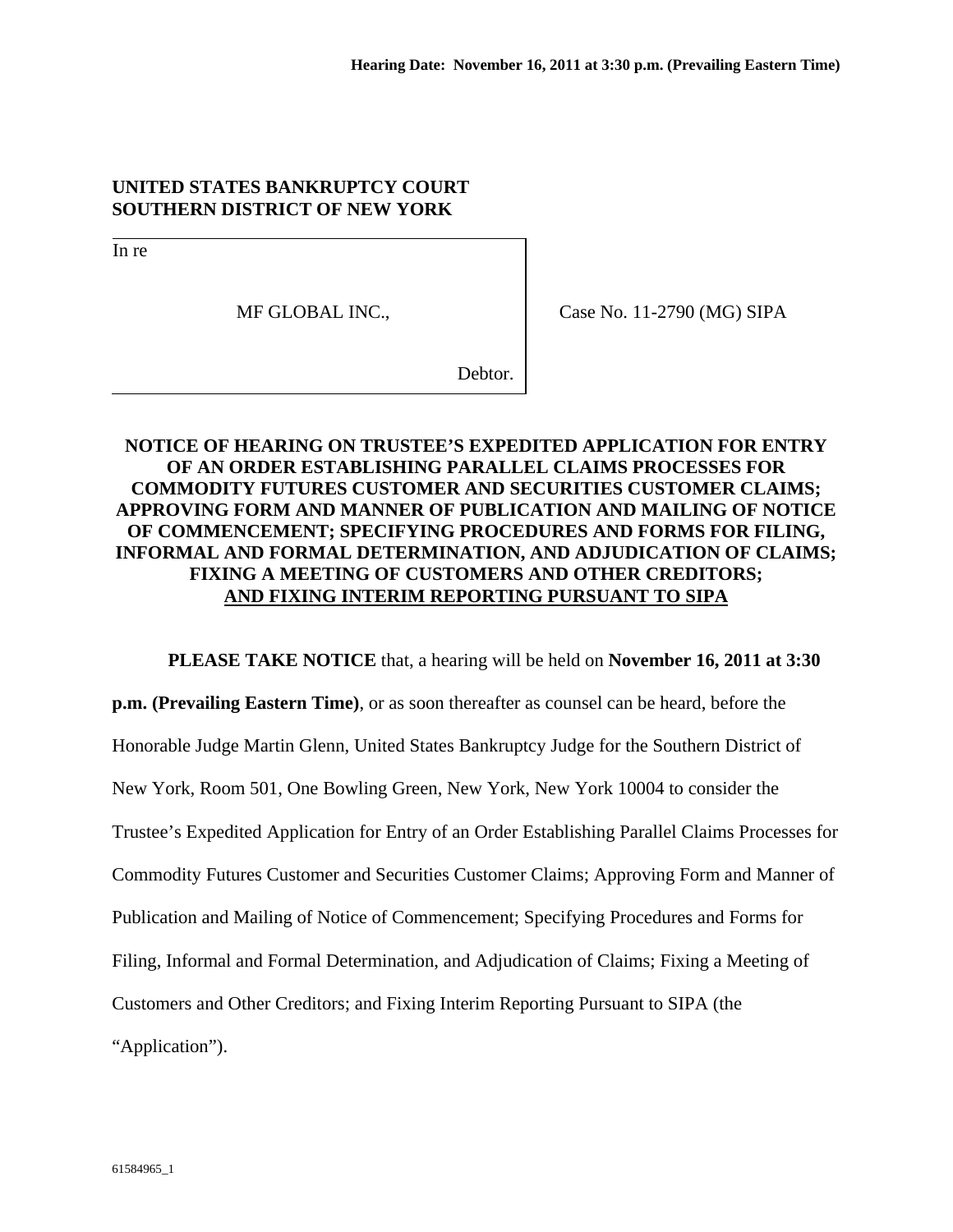**PLEASE TAKE FURTHER NOTICE** that responses, if any, to the Application must (i) be in writing; (ii) state the name and address of the objecting party and nature of the claim or interest of such party; (iii) state with particularity the legal and factual bases of such objection; (iv) conform to the Federal Rules of Bankruptcy Procedure and Local Bankruptcy Rules; (v) be filed with the Bankruptcy Court, together with proof of service, electronically, in accordance with General Order M-399, by registered users of the Court's Electronic Case Filing System, and by all other parties in interest, on a 3.5 inch disk, compact disk, or flash drive, preferably in Portable Document Format (PDF), WordPerfect or any other Windows-based word processing format no later than **November 16, 2011 at 2:00 p.m.** (the "Response Deadline"); and (vi) be served on (a) Hughes Hubbard & Reed LLP, One Battery Park Plaza, New York, New York, 10004, Attn: Christopher K. Kiplok, Esq., Jeffrey S. Margolin, Esq., and Eleni D. Theodosiou-Pisanelli, Esq.; (b) the Securities Investor Protection Corporation, 805 Fifteenth Street, N.W., Suite 800, Washington, D.C., 20005, Attn: Josephine Wang, Esq. and Christopher H. LaRosa, Esq.; (c) the Commodity Futures Trading Commission, Three Lafayette Centre, 1155 21st Street N.W., Washington, D.C., 20581, Attn: Martin B. White, Esq., and (d) parties that have requested special notice in this SIPA Proceeding, with a courtesy copy to the chambers of the Honorable Martin Glenn, United States Bankruptcy Court, Courtroom 501, One Bowling Green, New York, New York, 10004.

**PLEASE TAKE FURTHER NOTICE** that any party wishing to participate by telephone in this hearing on the Application should contact CourtCall at 1-866-582-6878 to request a reservation to appear telephonically.